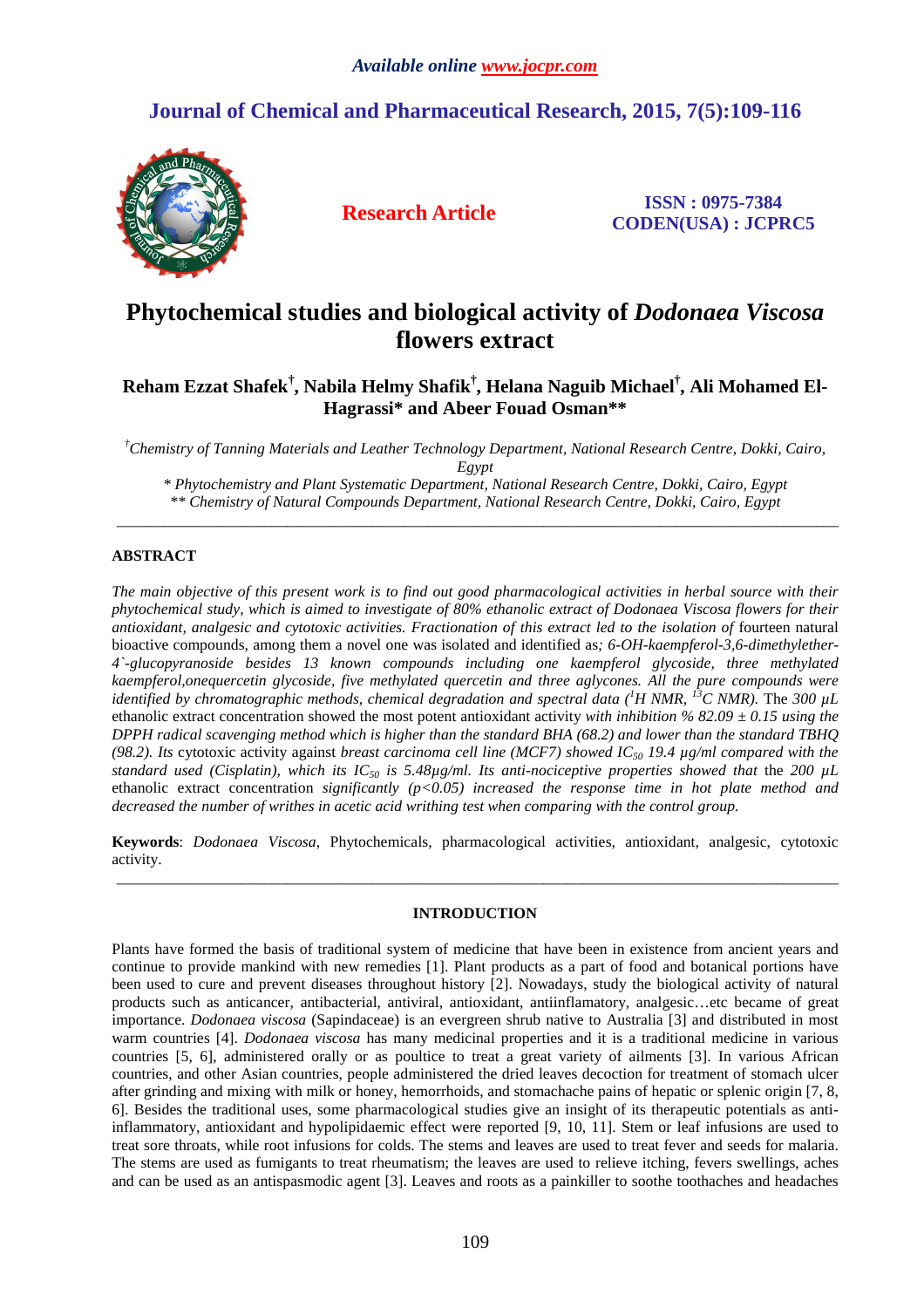[12]. The flowers are used as a "home-brew "substitute to bestow a bitter flavor, and also as a tonic [13]. The knowledge of individual chemical constituents of a medical plant is essential for optimizing extraction procedures, understanding pharmacological activity as well as potential toxicity. In general the species contains di- and triterpenes, saponins, flavonoids and a complex mixture of other phenolic compounds. It is that any therapeutic activity in the herb is associated with polyvalent pharmacological effects brought on by synergistic combination of several constituents rather than any single isolated one [14]. Ghilbert [15] identified 23 flavones from seeds, bark, flowers and leaves of *D.viscosa*, characterized by oxygenation at C-3 and in almost 50% of cases, methoxylation at C-6. Siddiqui's review [16] makes reference to eighteen flavonoids including glycosides of quercetin (e.g. rutin) and isorhamnetin these were isolated previously by Nair and Subramanian in 1975. More recently Getie et al [17] isolated relatively large concentrations of quercetin, kaempferol and isorhamnetin in *D.viscosa* crude leaf extract. Previous chemical studies on this species resulted in the isolation and characterization of several flavonoids [18], diterpenoid acids [19,20], some biologically active saponins [21,22] and plant acids [23] a novel *p*-coumaric acid ester [24], essential oils [25], sterols [26,19] and tannins [23] from the aerial parts of *D.viscosa* and saponin esters from the seeds of *D.viscosa* [22]. The present study was carried out to investigate the phytoconstituents and the evaluation of the antioxidant, analgesic and cytotoxic activities of *Dodonaea Viscosa* flowers powder extract where one new compound was isolated and identified as 6-OH kaempferol-3,6-di methylether-4`-*O*-glucopyranoside besides 13 known compounds. The structures of the isolated pure compounds have been established using conventional methods of chemical and physical analysis and confirmed by <sup>1</sup>H and <sup>13</sup>C-NMR.

*\_\_\_\_\_\_\_\_\_\_\_\_\_\_\_\_\_\_\_\_\_\_\_\_\_\_\_\_\_\_\_\_\_\_\_\_\_\_\_\_\_\_\_\_\_\_\_\_\_\_\_\_\_\_\_\_\_\_\_\_\_\_\_\_\_\_\_\_\_\_\_\_\_\_\_\_\_\_*

#### **EXPERIMENTAL SECTION**

#### General methods:

<sup>1</sup>H (500 MHz) and <sup>13</sup>C (125 MHz) NMR: Jeol spectrometer (Kyoto, Japan) in DMSO-d<sub>6</sub>; UV: Shimadzu spectrophotometer model UV-240 (Kyoto, Japan); Polyamide 6S (Riedel, De Häen), Cellulose (Merck) and Sephadex LH-20 (Pharmacia); paper chromatography (PC): Whatman No. 1 and preparative (PPC) on 3 MM paper using the following solvent systems: (1) BAW (n-BuOH/AcOH/H<sub>2</sub>O, 6:1:2); (2) H<sub>2</sub>O; (3) AcOH/H<sub>2</sub>O (15:85), (4) 6% AcOH (AcOH/H<sub>2</sub>O, 06:94) and (5) Forestal (AcOH/ Conc. HCl/ H<sub>2</sub>O, 30:3:10).

#### Drugs and chemicals for antioxidant test

DPPH (2,2-diphenyl-2-picrylhydrazyl hydrate), BHA (Butylated Hydroxyl Anisol) and TBHQ (Tert-Butylated Hydroxyl Qunione); from Sigma-Aldrich Chemie, Steinheim, Germany; as standard antioxidants.

#### Potential cytotoxicity measurements by SRB assay.

One tumor cell line - MCF7 (breast carcinoma), was obtained from the National Cancer Institute, Cairo, Egypt, by serial sub-culturing. Potential cytotoxicity of the 80% EtOH extract of *Dodonaea Viscosa* flowers was tested using (SRB) assay of cytotoxic activity according to the method of *Skehan et al*. [27].

#### Drugs and chemicals for analgesic test

Acetic acid was purchased from Sigma-Aldrich® Co. and diluted in 0.9 % sodium chloride (Sigma-Aldrich®, MO, USA) to prepare 0.6 % acetic acid. Diclofenac sodium was purchased from Novartis Co. (Novartis Co., Cairo, Egypt).

#### Animals for analgesic test:-

Male Swiss albino mice weighing 20-25 g were purchased from Modern Veterinary Office for Laboratory Animals (Cairo, Egypt). Mice were housed in polyethylene cages under controlled laboratory conditioning (25  $\pm$  1°C) temperature, 55 % relative humidity and normal dark/light cycles). Food and water were provided *ad libitum*. All the experimental protocols were approved by The Animal Care and Use Committee at the Faculty of Pharmacy, Suez Canal University.

#### **Plant material:**

The cultivated *Dodonaea Viscosa* was collected from Agriculture museum, Egypt. A voucher specimen is deposited in the National Research Centre Herbarium.

#### **Extraction and fractionation**:

600g of powdered air-dried *Dodonaea Viscosa* flower was extracted with 80% EtOH. Its ethanolic extract was vacuum dried at  $55^{\circ}$ C and its weight was calculated to give  $350g$ . The TDPC of the extract using the solvent systems (1) and (3), respectively, revealed the presence of many components of polyphenolic nature. The concentrated extract was chromatographed on a polyamide column; elution being performed with water followed by waterethanol mixtures to give six fractions. These fractions were further chromatographed on paper and subcolumn chromatography to isolate and purified their flavonoid constituents using various solvents to afford twelve natural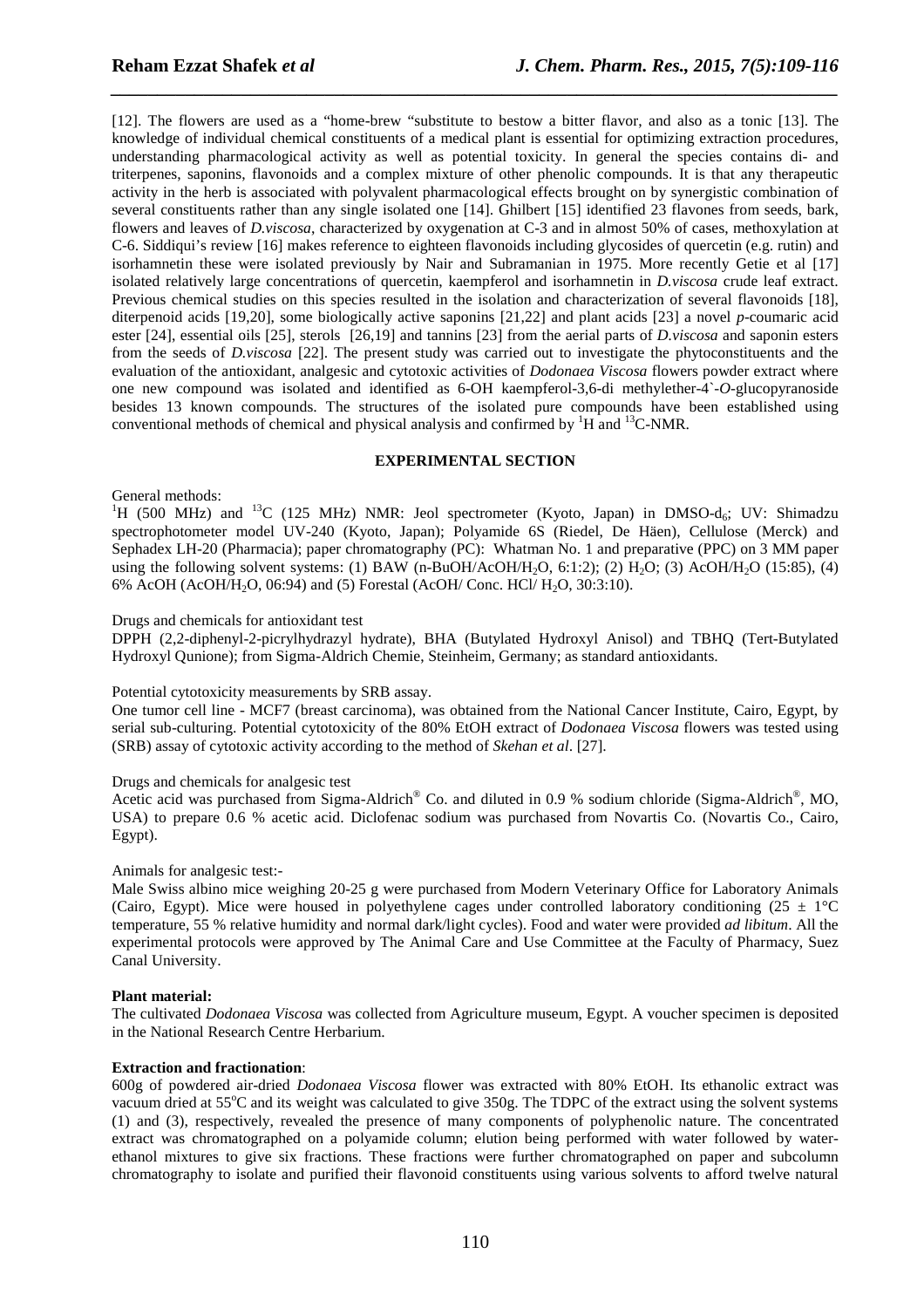flavonoid compounds namely : 6-OH- kaempferol-4`- glucopyranoside (1), quercetin-3-O-α-L-rhamnopyranoside (2), quercetin-3`-methyl ether (4), quercetin-4`-methyl ether (5), kaempferol-3-methyl ether (6), 6-OH kaempferol-3,6-dimethyl ether (7), kaempferol-3,6-dimethyl ether (8), quercetin-3,6-dimethyl ether (9), quercetin-6,4`- dimethyl ether (10), quercetin-3,6,4`-trimethyl ether (11), 6-OH kaempferol (12), kaempferol (13), quercetin (14) and the new natural flavanoid compound; 6-OH kaempferol-3,6-dimethylether-4`-glucopyranoside (3). Their chemical structure have been established by conventional methods of chemical and physical analysis and confirmed by  ${}^{1}H$  and  ${}^{13}C$  NMR spectroscopy.

*\_\_\_\_\_\_\_\_\_\_\_\_\_\_\_\_\_\_\_\_\_\_\_\_\_\_\_\_\_\_\_\_\_\_\_\_\_\_\_\_\_\_\_\_\_\_\_\_\_\_\_\_\_\_\_\_\_\_\_\_\_\_\_\_\_\_\_\_\_\_\_\_\_\_\_\_\_\_*

Evaluation of antioxidant activity

DPPH radical scavenging assay:

Radical scavenging activity of plant extract against stable DPPH was determined spectrophotometrically in comparison with BHA and TBHQ as standard antioxidants. When DPPH reacts with an antioxidant compound, which can donate hydrogen, it is reduced. The changes in color (from deep violet to light yellow) were measured at 517nm on a Shimadzu Spectrophotometer (UV-1601 PC). Radical scavenging activity of plant extract was measured by method of Brand-Williams *et al*.[28], as described below.

- Plant solutions were prepared by dissolving a known weight of plant in 10 ml of methanol (HPLC grade).

- The solution of DPPH in methanol (6 x  $10^5$  M) was prepared freshly, before UV measurements.

- 2.9 ml of this solution were mixed with 100, 200 and 300 µL of plant solution in 1 cm path length cuvette.

- The samples were kept in the dark for 15 min. at room temperature and then the decrease in adsorption was measured.

- The reference cuvette contained DPPH blank.

- The radical scavenging activity of the samples (antioxidant activity) was expressed as percent inhibition of DPPH radical as the following equation:

Inhibition %=  $[(A_{control} - A_{treatment}) / A_{control}]$  x 100

Where**:** 

A control: is the absorbance of the control. A treatment: is the absorbance of the treatment.

Evaluation of potential cytotoxicity:

The main objective of cancer therapy is to achieve maximum therapeutic destroy of tumor cells using the minimal concentration of the drug. This can be achieved, in principle, via selective antitumor preparations. While 100% selectivity may be impractical, achievement of reasonably high selectivity seems to be aim [29].

Potential cytotoxicity of the ethanolic extract of *Dodonaea viscosa*was tested using the method of Skehan *et al***.** [27].

- Cells were plated in 96-multiwell plate  $(10^4$ cells/well) for 24 hrs before treatment with the extract to allow attachment of cell to the wall of the plate

- Different concentrations of the extract under test (0, 1, 2.5, 5 and 10 µg/ml) were added to the cell monolayer, triplicate wells were prepared for each individual dose.

- Monolayer cells were incubated with the extracts for 48 hrs at  $37^{\circ}$ C and in atmosphere of 5% CO<sub>2</sub>.

- After 48 hrs, cells were fixed, washed and stained with Sulpho-Rhodamine- B stain.

- Excess stain was washed with acetic acid and attached stain was recovered with Tris EDTA buffer.

- Color intensity was measured in an ELISA reader.

- The relation between surviving fraction and extract concentration is plotted to get the survival curve of each tumor cell line after the specified extract.

#### Principle:

The ethanolic extract (1-10 µg/ml) of *Dodonaea viscose* was tested for any cytotoxic activity against breast carcinoma cell line (MCF7), using the SRB assay. SRB is a bright pink aminoxanthrene dye with two sulphonic groups. It is a protein stains that binds to the amino groups of intracellular proteins under mildly acidic conditions to provide a sensitive index of cellular protein content.

Evaluation of Analgesic activity

Experimental design

The animals were divided into 4 groups of 6 animals each and dose given as follows:

Group 1: served as control & received 12% tween 80 in distilled water as vehicle at a dose 10 ml/kg body weight orally.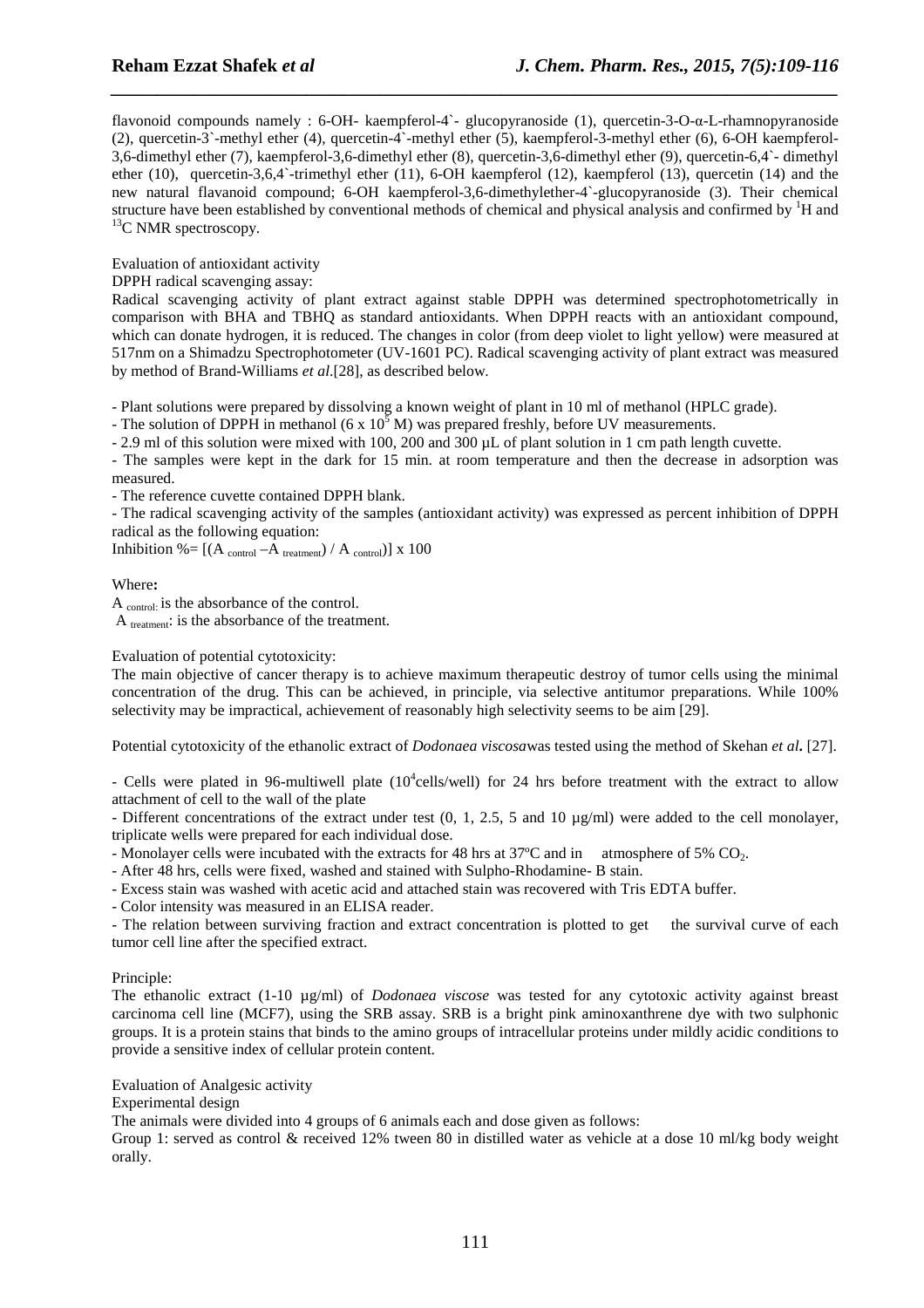Group 2: served as standard & received Diclofenac sodium in Tween 80 suspension with water at a dose of 10 mg/kg body weight orally.

*\_\_\_\_\_\_\_\_\_\_\_\_\_\_\_\_\_\_\_\_\_\_\_\_\_\_\_\_\_\_\_\_\_\_\_\_\_\_\_\_\_\_\_\_\_\_\_\_\_\_\_\_\_\_\_\_\_\_\_\_\_\_\_\_\_\_\_\_\_\_\_\_\_\_\_\_\_\_*

Group 3: served as test & received *Dodonaea viscosa* extract in Tween 80 suspension with water at a dose of 100 mg/kg body weight orally.

Group 4: served as test & received *Dodonaea viscosa* extract in Tween 80 suspension with water at a dose of 200 mg/kg body weight orally.

#### Hot plate test

The animals were placed individual in Hot plate regulated at temperature (55 $\pm$ 0.5°C) before the treatment & its reaction time was determined. After noting the initial reaction time, the treatment should be given to each mouse. Then each animal was placed in the Eddy's hot plate under regulated temp. The response time was noted at the time at which animals reacted to the pain stimulus either by paw licking or jump response, whichever appeared first [30- 33]. Mice with baseline latencies of <5s or >30s were eliminated from the study. The reaction time is noted by stopwatch and then the reaction time was determined after 0, 15, 30, 45  $\&$  60 min. after oral administration of standard and test drug [34].

#### Acetic acid writhing test

Koster method [35] was used. The mice were injected intraperitoneally with 0.1 ml of 0.6% acetic acid solution 30 min. after treatment with the extract, which induced the characteristic writhing. The number of writhing was observed between (5-15min). The data were collected and computed according to the following formula:

Inhibition  $% =$  [Mean of writhing test (control) – Mean writhing test (test) / Mean number of writhing test (control)] X 100.

#### Statistical Analysis for analgesic

Results are expressed as mean ± S.E.M. Data were analyzed using one-way analysis of variance (ANOVA) followed by Bonferroni's *post-hoc* test. All statistical tests were done employing the Statistical Package for Social Sciences, version 19 (SPSS Software, SPSS Inc., Chicago, USA) and the differences were considered significant at *P*< 0.05.

#### New natural 6-OH kaempferol-3,6-di mehylether-4`-glucopyranoside:-

 $R_f$ -values x100: (1) 64, (2) 19, (3) 34 ; UV  $\lambda_{\text{max}}$  nm (MeOH): 242sh, 250, 268, 290, 325sh, 345; +NaOMe: 272, 302sh, 385; + NaOAc: 270sh, 267, 328, 397; +NaOAc/H3BO3: 252sh, 270, 350; + AlCl3: 266sh, 272, 295, 360, 392;  $+ALCl<sub>3</sub>$  / HCl: 262sh, 275, 295, 350, 382; <sup>1</sup>H-NMR:  $\delta$ (ppm) 7.88 (d, J= 8.5 Hz, H-2',6'), 6.91 (d, J= 8.5 Hz, H-3',5'), 6.47 (s, H-6), 5.04 (d, J= 7.5 Hz H-1 of the glucose), 3.1-3.6 (m, sugar proton), 3.8, 3.7 (s, 2-OCH<sub>3</sub>).<sup>13</sup>C-NMR spectral data: Aglycone moiety: δ(ppm) 151.4 (C-2), 137.5 (C-3), 178.2 (C-4), 151.9 (C-5), 131.2 (C-6), 155.1 (C-7), 94.1 (C-8), 157.5 (C-9), 104.5 (C-10), 124.3 (C-1`), 129.2 (C-2`), 116.6 (C-3`), 157.9 (C-4`), 116.6 (C-5`), 129.3 (C-6`), 59.6, 56.0 (2OCH3), 4`-O-glucoside; 99.8 (C-1``), 73.3 (C-2``), 76.7 (C-3``), 69.8 (C-4``), 77.3 (C-5``), 60.7 (C-6``).

6-OH kaempferol <sup>1</sup>H-NMR: δ (ppm) 8.01 (d, J= 8.5 Hz, H-2', 6`), 6.91 (d, J= 8.5 Hz, H-3`, 5'), 6.50 (s, H-8). 6-OH kaempferol-3,6-di mehylether<sup>1</sup>H-NMR:  $\delta$  (ppm) 7.98 (d, J= 8.5 Hz, H-2',6'), 7.10 (d, J= 8.5 Hz, H-3', 5'), 6.89 (s, H-8).

#### **RESULTS AND DISCUSSION**

The ethanolic extract was applied on a column using polyamide 6s as an adsorbent and eluted by water followed by water-ethanol mixtures to obtain six fractions. These fractions were further purified using sub columns or paper chromatography to give rise to 14 pure compounds. Among which the pure natural compound 6-OH kaempherol-3,6-dimehylether-4`-glucopyranosidediscussed here. Compound (3) was found to possess flavonoid nature on the basis of its  $R_f$ -values, color properties and UV spectral data [36] where it appeared as yellow spot on paper chromatograms under UV light, its UV spectral data in MeOH and with diagnostic shift reagent indicated a flavonol type with a free 5,7-dihydroxylgroups while it is substituted at 4`, the (60 nm) bathochromic shift in band (I) produced on the addition of NaOMe with a decrease in its intensity proved a substituted 4`OH group with the absence of any shift in the same band on the addition of  $NaOAC/H<sub>3</sub>BO<sub>3</sub>$  indicated the absence of a  $3^{\circ},4^{\circ}-o$ dihydroxyl group in the ring B. The addition of NaOAc led to a bathochromic shift (17 nm) in band (II) indicating a free 7 OH group which was confirmed by the appearing of a shoulder at (325) in band I on the addition of NaOMe. The bathochromic shift (20 nm) observed in band (I) of  $AICI_3$  in relative to that in MeOH, indicating the presence of 6-methyl group. Both enzymatic hydrolysis using β-glucosidase and complete acid hydrolysis afforded the sugar glucose together with the aglycone 6-OH kaempferol-3,6-dimehylether  $(3^{\circ})$  which was identified through R<sub>f</sub>-values and  ${}^{1}H$  –NMR spectroscopy. Demethylation for compound (3) using anhydrous AlCl<sub>3</sub> and dry benzene [37] yielded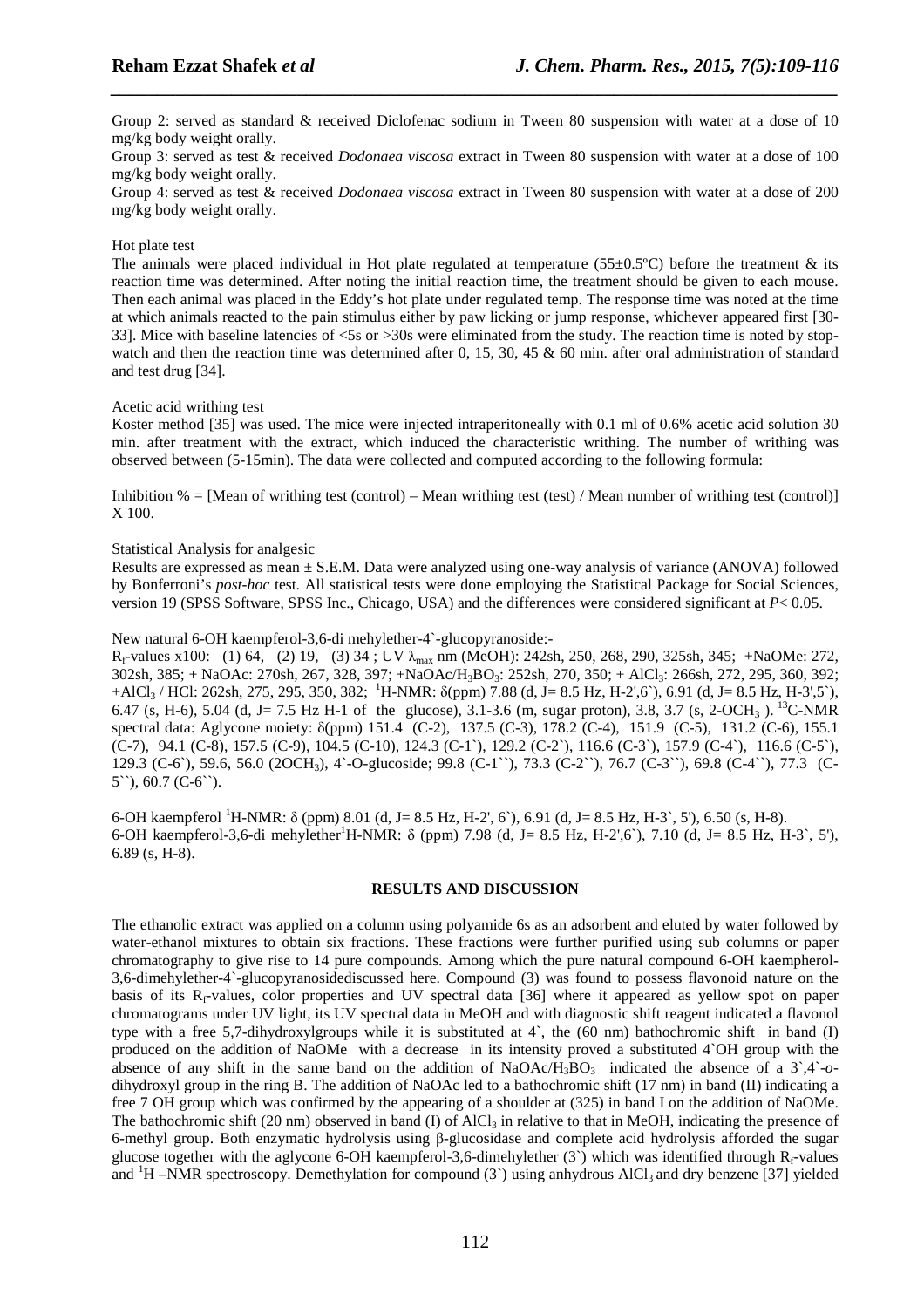the aglycone 6-OH kaempferol (identified through  $R_f$ -values and <sup>1</sup>H–NMR spectroscopy). The structure of the new compound (3) was confirmed through  $H-MMR$  spectral data which gave rise to the signals of kaempferol whereby two doublet signals appeared at δ 7.88 and 6.91ppm assigned to H-2`, 6` and H-3`, 5` with absence of H-3 and H-6 signals(which appeared at 6.7, 6.2) indicating their substitution at these positions and a doublet signals at 5.04 with J  $= 7.5$ Hz were assignable to an α-anomeric proton of a glucose moiety, beside the presence of two singlet signals at δ 3.7 and 3.8 ppm were assignable to the presence of 2 methoxy groups and the remaining sugar protons resonance in the spectrum appeared in the region from δ ppm 3.1-3.6. The chemical shift value of the anomeric glucose proton ensure that this moiety is not sited at the C-3 position of the aglycone moiety (it must be more downfield at ≈ 5.5 ppm or more)[38].The site of attachment of the two methoxy groupsto the aglycone moiety and for final confirmation of the chemical structure for this compound; <sup>13</sup>C NMR analysis was therefore performed. The recorded spectrum revealed the presence of the two signals at 59.6 and 56.0 ppm proved the presence of two methoxy groups, in addition to signal of the anomeric glucose carbon at δ ppm 99.8 (glucose at 4`-position) and a downfield shift for C-6 at 131.2 sure that the methylation at that position and not glycosylation that appeared at 129.2 ppm. Also the upfield shift of C-4` at 157.9 ppm than the unsubstituted one (159.9) ppm , with the downfield shift of both 3` and 5`at 116.6 ppm than the unsubstituted one (115.4 ppm) confirmed the substitution of position-4`and the other carbon resonances in this spectrum possessed chemical shifts (see exp.) which also fitted well with the structure of (3) as 6-OH kaempferol-3,6-dimehylether-4`-glucopyranoside which is the first reported natural occurrence of this new compound.

*\_\_\_\_\_\_\_\_\_\_\_\_\_\_\_\_\_\_\_\_\_\_\_\_\_\_\_\_\_\_\_\_\_\_\_\_\_\_\_\_\_\_\_\_\_\_\_\_\_\_\_\_\_\_\_\_\_\_\_\_\_\_\_\_\_\_\_\_\_\_\_\_\_\_\_\_\_\_*



**Structure of 6-OH kaempferol-3,6-dimehylether-4`-glucopyranoside (3)** 

Results and discussion of the antioxidant activity:-

The results of DPPH inhibition by plant extract in comparison with BHA and TBHQ as standard antioxidants are represented in Table 1 and Fig. 1. Among the three doses used for *Dodonaea viscosa* extract (100, 200 and 300 µL), the results showed that a maximum scavenging activity was offered by 300 µL of *Dodonaea viscosa* extract with inhibition % of 82.09  $\pm$  0.15, followed by 200 µL with inhibition % of 81.02  $\pm$  0.11, and finally 100 µL with inhibition % of  $79.91 \pm 0.16$ .

Antioxidant activity of the extract with the three concentrations (100, 200 and 300 µL) was compared with the two standards (BHA and TBHQ), and from these results, we can conclude that the three concentrations of *Dodonaea viscosa* extract showed strong antioxidant activity, higher than the standard BHA (inhibition % of 68.2), and lower than the standard TBHQ (inhibition % of 98.2).

Polyphenolic compounds are a class of antioxidant agents which act as free radical terminators [39,40]. The highest concentration (300 ml) of 80% ethanolic extract of *Dodonaea viscosa* had the highest antioxidant activity ensure that its phenolic compounds are responsible for its antioxidant activity.

**Table 1: DPPH inhibition (%) of different concentrations of** *Dodonaea viscosa* **extract in comparison with BHA and TBHQ** 

| Drug                             | DPPH inhibition (%) |
|----------------------------------|---------------------|
| Standard antioxidant (BHA)       | 68.2                |
| Standard antioxidant (TBHO)      | 98.2                |
| Dodonaea viscoseextract, 100 µL  | $79.91 \pm 0.16$    |
| Dodonaea viscosa extract, 200 µL | $81.02 \pm 0.11$    |
| Dodonaea viscosa extract, 300 µL | $82.09 \pm 0.15$    |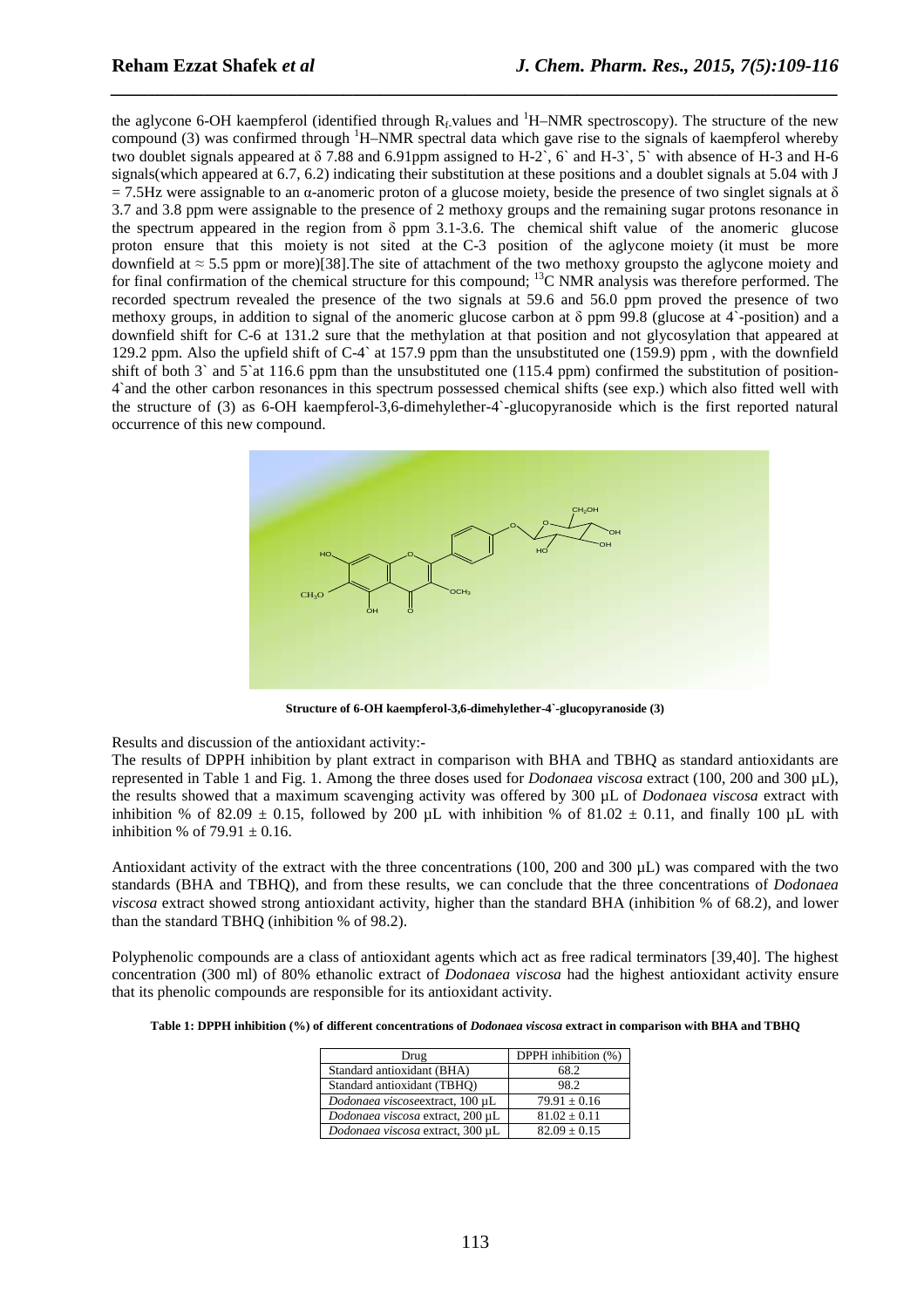

#### **Fig. 1: DPPH inhibition (%) of different concentrations of** *Dodonaea viscosa* **extract in comparison with BHA and TBHQ**

*\_\_\_\_\_\_\_\_\_\_\_\_\_\_\_\_\_\_\_\_\_\_\_\_\_\_\_\_\_\_\_\_\_\_\_\_\_\_\_\_\_\_\_\_\_\_\_\_\_\_\_\_\_\_\_\_\_\_\_\_\_\_\_\_\_\_\_\_\_\_\_\_\_\_\_\_\_\_*

Results And Discussion of the cytotoxic activity:-

The results of the cytotoxic activity on human tumor cell lines was determined according to the dose values of drug exposure required to reduce survival in the cell lines to  $50\%$  (IC<sub>50</sub>). Cytotoxic activities were examined on breast carcinoma cell line (MCF7). The results for ethanolic extract of *Dodonaea viscosa* compared with that of the standard used (Cisplatin) were recorded in Table 2. Plots of surviving fraction vs concentration in micrograms of the ethanolic extract of *Dodonaea viscosa* are shown in Fig.2, and that of the standard (Cisplatin) in Fig. 3. The results showed that the 80% ethanolic extract of *Dodonaea viscosa* has strong cytotoxic activity, as its IC<sub>50</sub> is 19.4 µg/ml, compared with the standard used (Cisplatin), which its  $IC_{50}$  is 5.48  $\mu$ g/ml.

**Table 2: Cytotoxic activity of the ethanolic extract of** *Dodonaea viscose* **and the standard drug (Cisplatin)** 

| <b>Drugs</b>              | $Conc.\mu/ml$ | $MCF-7$ |
|---------------------------|---------------|---------|
|                           | 0.000         | 1.000   |
| Standard drug (Cisplatin) | 5.000         | 0.501   |
|                           | 12.500        | 0.476   |
|                           | 25.000        | 0.434   |
|                           | 50.000        | 0.419   |
|                           | 0.000         | 1.000   |
|                           | 5.000         | 0.733   |
|                           | 12.500        | 0.616   |
|                           | 25.000        | 0.401   |
|                           | 50.000        | 0.413   |

**Figure.2: Cytotoxic activity of the ethanolic extract of** *Dodonaea viscose* **Figure 3: Cytotoxic activity of the standard drug (Cisplatin)** 



Results and discussion for analgesic:-

Hot plate method and the acetic acid writhing test in mice were employed to assess the central mechanism of compound in producing analgesia. Hot plate method involves higher brain functions and is considered supraspinally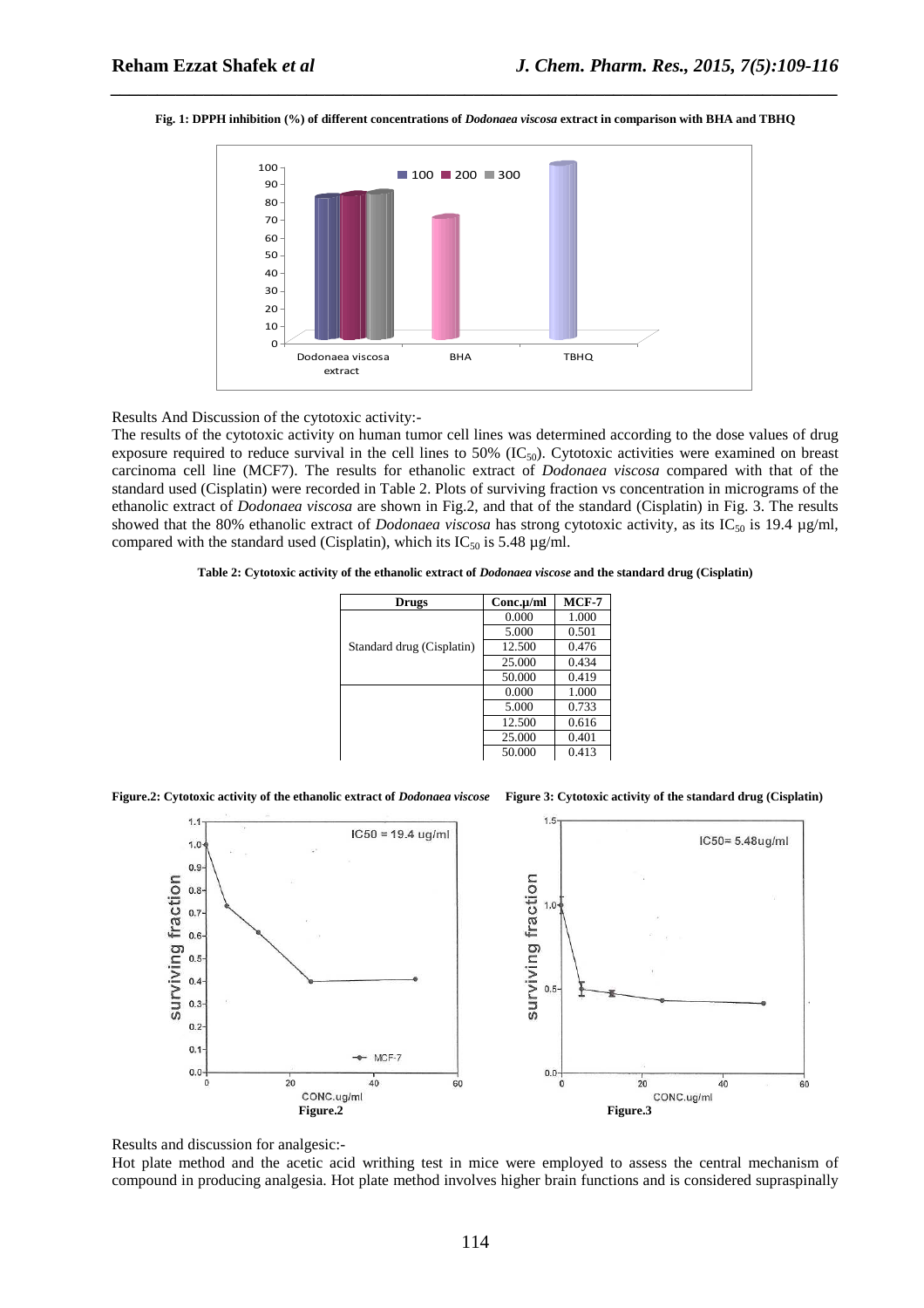organized response and is useful in elucidating centrally mediated anti-nociceptive responses, which focuses mainly on changes above the spinal cord level. The anti-nociceptive properties of *Dodonaea viscosa* extract was investigated on mice using the hot plate test as the highest dose (200 mg/kg) used from the extract significantly ( $P<$ 0.05) increased hot plate time at 30, 45 and 60 min., when compared to control group as shown in Table 3 and Figure 4 which this indicated the analgesic activity of the extract.

*\_\_\_\_\_\_\_\_\_\_\_\_\_\_\_\_\_\_\_\_\_\_\_\_\_\_\_\_\_\_\_\_\_\_\_\_\_\_\_\_\_\_\_\_\_\_\_\_\_\_\_\_\_\_\_\_\_\_\_\_\_\_\_\_\_\_\_\_\_\_\_\_\_\_\_\_\_\_*

The abdominal constrict ion response induced by acetic acid is a sensitive procedure to evaluate peripherally acting analgesics[41].In general, acetic acid causes pain by liberating endogenous substances such as serotonin, histamine, prostaglandins (PGs), bradykinins and substance P, endings[42].Results were obtained using this method as shown in Table 4 that the high dose 200 mg/kg of the extract exhibited analgesic as it significantly ( $P<0.05$ ) decreased the number of writhing response when compared with the control and the other groups.Phytochemical screening of the ethanolic extract of Dodonaea viscosa gave rise to the isolation of 14 flavonoids compounds as described before, which might be responsible for the analgesic activity Yadav et al., 2011[43] reported in the current investigation. Therefore, the overall results obtained suggested that the ethanolic extract of *Dodonaea viscose*might relieve pain.

|                                                           | Dose $(mg/kg)$ |               |               | 30                                                | 45                        | $60 \text{ min}$           |
|-----------------------------------------------------------|----------------|---------------|---------------|---------------------------------------------------|---------------------------|----------------------------|
| Group                                                     | P.O.           | min           | min           | min                                               | min                       |                            |
| Group I                                                   | Vehicle        | $11 \pm 0.37$ | $12 \pm 0.56$ | $16 \pm 0.63$                                     | $13 \pm 0.63$             | $12 \pm 0.76$              |
| Group II (Diclofenac sodium)                              | 10             | $13 \pm 0.42$ | $20 + 1.28^*$ | $19 \pm 0.97$                                     | $13 \pm 0.63$             | $15 \pm 0.97$              |
| Group III ( <i>Dodonaea viscosa</i> extract)              | 100            | $13 \pm 0.63$ | $14 \pm 0.56$ | $20 + 1.69$                                       | $22 + 1.17$ <sup>**</sup> | $18 \pm 0.63$ <sup>*</sup> |
| Group IV ( <i>Dodonaea viscosa</i> extract)               | 200            | $12 + 0.37$   | $11 + 0.84$   | $24 + 0.65^{*}$ <sup><math>\triangle</math></sup> | $25 + 0.21$ **            | $21 \pm 1.38$ *            |
| * Control<br>$\bullet$ Diclofenac<br>$\triangle$ Dose 100 |                |               |               |                                                   |                           |                            |

|  | Table-3: Effect of <i>Dodonaea viscosa</i> extract on hot plate reaction in mice |
|--|----------------------------------------------------------------------------------|
|--|----------------------------------------------------------------------------------|







**Table- 4: Effect of** *Dodonaea viscosa* **extract on acetic acid-induced writhings in mice** 

| Treatment                                                          | Dose $(mg/kg, p.o.)^a$ | Writhing $(n)^b$                                   | Inhibition $(\%)$ |  |  |
|--------------------------------------------------------------------|------------------------|----------------------------------------------------|-------------------|--|--|
| Control (Vehicle, 10 ml/kg, p.o.)                                  | .                      | $27 + 0.42$                                        | .                 |  |  |
| Diclofenac                                                         | 10                     | $19 + 0.45^*$                                      | 29.63             |  |  |
| Dodonaea viscosa extract                                           | 100                    | $22 + 1.48$ <sup>*</sup>                           | 18.51             |  |  |
| Dodonaea viscosa extract                                           | 200                    | $14 \pm 0.5^{*}$ <sup><math>\triangle</math></sup> | 48.15             |  |  |
| $^a$ Administered 30 min before 0.6% acetic acid (60 mgykg, i.p.). |                        |                                                    |                   |  |  |

*b* Counted for 20 min after acetic acid injection; values are mean"S.E.M.; n=6.<br> *\** Control ● Diclofenac *∆ Dose 100* 

#### **REFERENCES**

[1] AG Fakim. *Mol. Aspect Med*., **2006**, 27(1), 1-93.

[2] A Pasquale. *J Ethnopharmacol*,**1984**; 11(1):1-16.

[3] AS Rojas, S Cruz, H Ponce-Monter, R Mata. *Planta Med*,**1996**; 62:154-159.

[4] RN Chopra, S L Nayar , I.C Chopra. Glossary of Indian Medicinal plants, C.S.I.R. publication, New Delhi,**1956**, p 100.